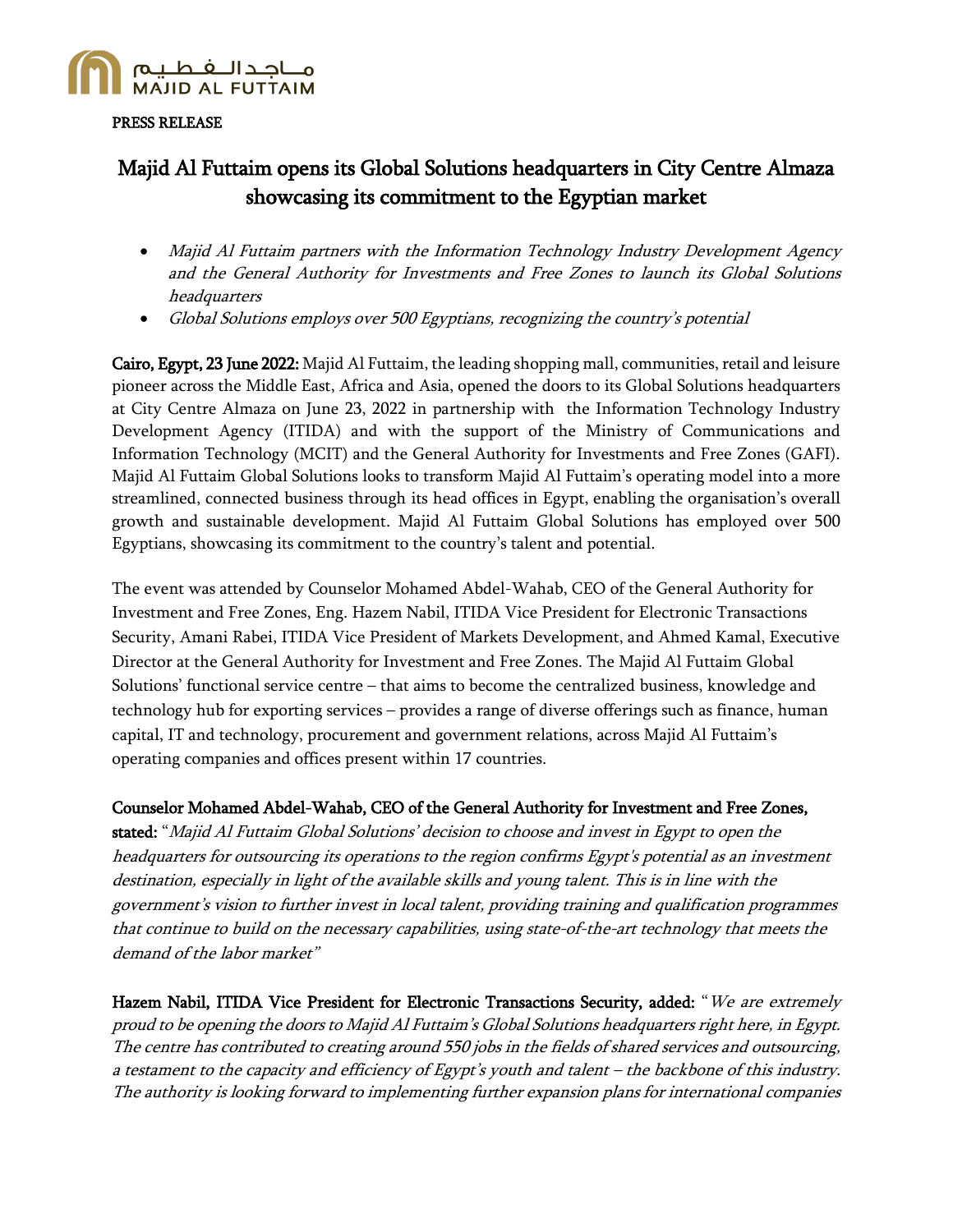

operating in the outsourcing and cross-border services industry, especially in other governorates, which also witness an abundance of skilled talent at a competitive cost."

Commenting on the opening, Khaled El Chidiac, Chief Executive Officer at Majid Al Futtaim Global Solutions, stated: "Today marks a memorable milestone in the Global Solutions journey that cements its presence in Egypt – a nation which Majid Al Futtaim has considered a key market for decades. Majid Al Futtaim recognizes the endless opportunities that Egypt presents for future growth, as well as the immense potential of its talented people and young graduates. We strongly believe that Egyptians are the talent pipeline for Majid Al Futtaim. Majid Al Futtaim is, and will continue to be, a long-term partner of Egypt, with a total of its investments reaching EGP 26 billion, and with further plans in place to increase that number to EGP 44 billion."

Global Solutions has successfully employed over 800 employees across both its offices in Dubai and Cairo, 550 of whom are currently operating from Cairo. The Global Solutions offices, located at City Centre Almaza, are LEED certified, in line with Majid Al Futtaim's vision for a more sustainable future. Global Solutions plans to invest in technology and offer the best in-class solutions to its customers. Moving forward, Global Solutions plans to expand and offer its services and expertise to companies across the region.

Majid Al Futtaim's Global Solutions was launched in 2021, and has been the main driver for Majid Al Futtaim's business transformation journey, accommodating to the organization's overall growth and development plans.

- Ends -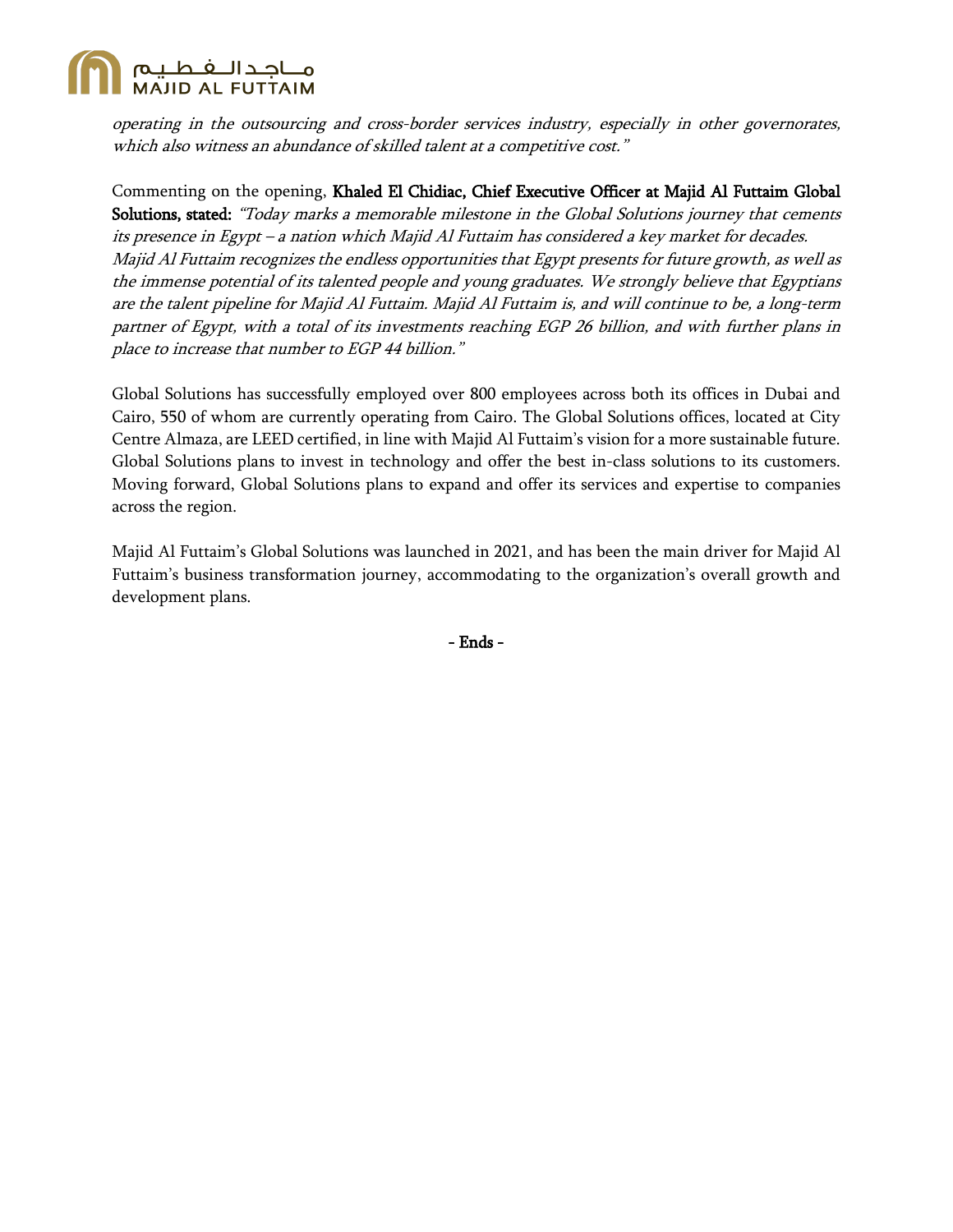

Note to the Editor: The legal name of this company is "Majid Al Futtaim" and should not be shortened or replaced by an acronym to avoid confusion with another business entity.

Disclaimer: All facts and figures in this release are accurate at the time of issuance.

## About Majid Al Futtaim

Founded in 1992, Majid Al Futtaim is the leading shopping mall, communities, retail and leisure pioneer across the Middle East, Africa and Asia.

A remarkable business success story, Majid Al Futtaim started from one man's vision to transform the face of shopping, entertainment and leisure to 'create great moments for everyone, every day'. It has since grown into one of the United Arab Emirates' most respected and successful businesses spanning 17 international markets, employing more than 43,000 people, and obtaining the highest credit rating (BBB) among privately held corporates in the region.

Majid Al Futtaim owns and operates 29 shopping malls, 13 hotels and four mixed-use communities, with further developments underway in the region. The shopping malls portfolio includes Mall of the Emirates, Mall of Egypt, Mall of Oman, City Centre malls, My City Centre neighbourhood centres, and five community malls which are in joint venture with the Government of Sharjah. The Company is the exclusive franchisee for Carrefour in over 30 markets across the Middle East, Africa and Asia, operating a portfolio of more than 400 outlets including City+, the region's first checkout-free store, and an online store.

Majid Al Futtaim operates more than 600 VOX Cinemas screens as well as a portfolio of world-class leisure and entertainment experiences across the region including Ski Dubai, Ski Egypt, Dreamscape, Magic Planet, Little Explorers and iFLY Dubai. The Company is parent to a Fashion, Home and Specialty retail business representing international brands such as Abercrombie & Fitch, Hollister, AllSaints, lululemon athletica, Crate & Barrel, LEGO and THAT, a Majid Al Futtaim fashion concept store and app. In addition, Majid Al Futtaim operates Enova, a facility and energy management company, through a joint venture operation with Veolia, a global leader in optimised environment resource management.

## [https://maf.am/Majid\\_Al\\_Futtaim\\_EN](https://maf.am/Majid_Al_Futtaim_EN)

#### Please follow us on

- <https://www.facebook.com/MajidAlFuttaim>
- <https://www.instagram.com/majidalfuttaim>
- <https://www.tiktok.com/@majidalfuttaim>  $\mathbf{q}$
- <https://www.youtube.com/user/majidalfuttaim>
- http[s://twitter.com/majidalfuttaim](https://twitter.com/majidalfuttaim)